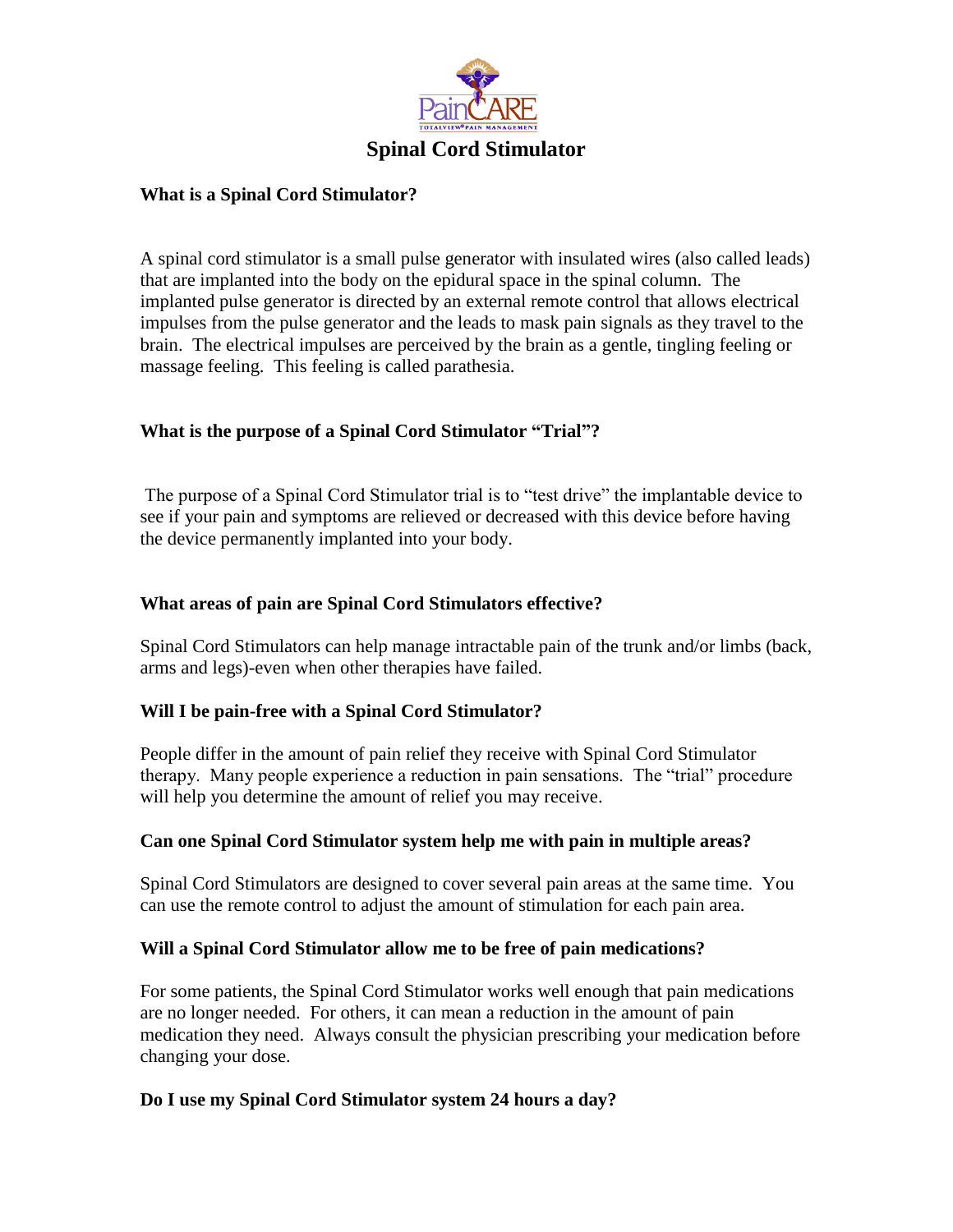

Yes, that is up to you. You can use it as much as 24 hours a day or as little as a few hours a day. The amount of pain control that you need will determine how often you use the system.

## **Do Insurance plans cover Spinal Cord Stimulators?**

Spinal Cord Stimulators are covered by **most** health insurance plans including Medicare.

## **Will I be "put out" for this procedure?**

No. This procedure is done under local anesthesia. Injection of a medicine like Novocaine-Lidocaine is performed to numb the skin. Some of the patients also receive intravenous sedation, to help them relax and make the procedure easier to tolerate. The amount of sedation given depends upon the patient. You can be sleepy while the procedure is being performed, will need to be awake enough to tell the doctor and the representative what you are feeling.

## **How is a Spinal Cord Stimulator Trial performed?**

The procedure is done in the Procedure Room with fluoroscopic (x-ray) guidance. The xray allows the physician to see the placement of the leads to ensure the placement will ensure maximum masking of your pain/symptoms

There will be a nurse present during the procedure to monitor you and administer intravenous sedation to help you be comfortable and relaxed. You are watched closely with a blood oxygen-monitoring device. A representative with the company supply the generator/leads will be present to customize the programming to mask your pain/symptoms.

The skin over the injection site(s) is cleaned with an antiseptic solution. The skin is then numbed with a medication before the procedure begins. This will feel like a small bee sting. A small incision is then made. The lead(s) are then inserted and placed along side the spinal column. This takes few minutes to complete. The physician uses the x-ray guidance to view the placement of the leads. Once the lead(s) is placed in the desired location the generator is then attached and a series of tests with the pulse generator are carried out. The physician, the representative and the patient communicate together throughout the programming stage to ensure the pain/symptoms are being stimulated prior to finishing the procedure. Once the desired results are obtained the physician will tape the leads to the skin.